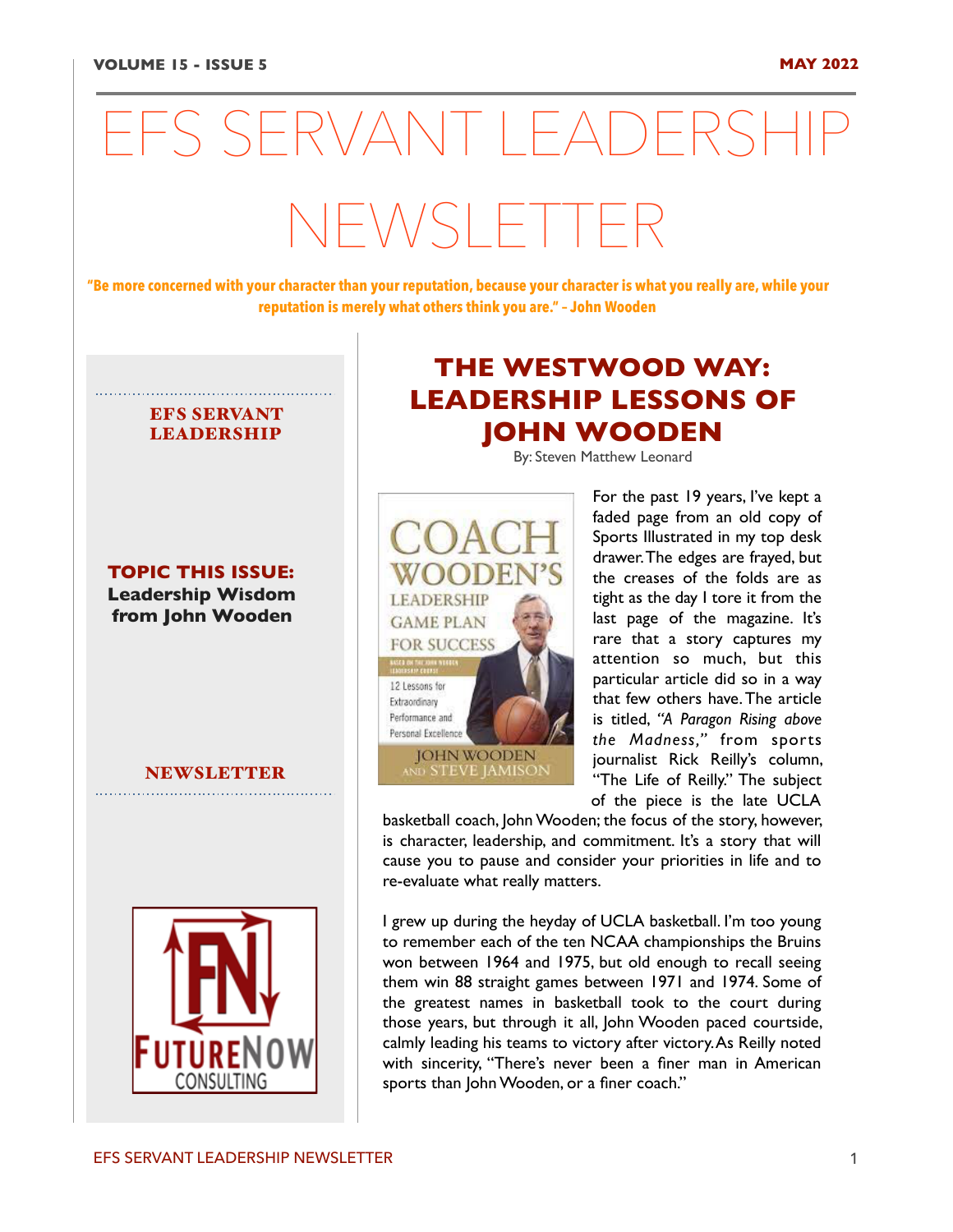As I grew older and pursued a military career, the leadership lessons of John Wooden framed much of my thinking. His *[pyramid of success](http://www.coachwooden.com/pyramid-of-success)* served as a model for building successful teams; his 12 lessons in leadership a paradigm for leading those teams. There was nothing particularly complicated about those lessons. They were simple, focused, and remarkably effective. When John Wooden died in 2010 at the age of 99, we lost an incredible coach, teacher, and mentor, but we didn't lose the leader. The legacy of John Wooden lives on to this day – through this philosophy, through his players, and through his lessons.

# **1. GOOD VALUES ATTRACT GOOD PEOPLE.**

Values are the lifeblood of an organization. Live your values. Be the exemplar others can follow, and good people will be drawn to you.

#### **2. USE THE MOST POWERFUL FOUR-LETTER WORD. LOVE.**

Treat your people as if they are a part of your own family, because they are. Care for them, watch out for them, show them the tough love they need to succeed.

#### **3. CALL YOURSELF A TEACHER.**

As a leader, one of your most sacred duties is to help your people reach their full potential. That means committing the time and effort required for them to be all they can be. A great leader is a lifelong teacher, coach, and mentor.

# **4. EMOTION IS YOUR ENEMY.**

A true leader knows how and when to wield emotion but is never captive to them. A leader who cannot control their emotions is [volatile and unpredictable](https://news.clearancejobs.com/2018/12/04/shades-of-gray-defining-the-spectrum-of-toxic-leadership/), and that is someone others will not want to follow.

# **5. IT TAKES TEN HANDS TO SCORE A BASKET.**

As a company commander, my unit motto was, "We Go Farther Together." [Success is a team sport,](https://news.clearancejobs.com/2019/08/06/managing-mediocrity-the-true-challenge-of-talent-management/) and it takes everyone on the team to win. The best leaders find a role for everyone and together they achieve heights that individuals only hope to gain.

#### **6. LITTLE THINGS MAKE BIG THINGS HAPPEN.**

Have a vision, set a path. But, pay close attention to the little things, because in the end they will accumulate and make the big things possible.

#### **7. MAKE EACH DAY YOUR MASTERPIECE.**

Mother Teresa is credited as saying, "Yesterday is gone. Tomorrow has not yet come. We have only today." Don't allow a day to slip by without making the most of every opportunity presented. Give every day your best effort and walk away knowing that you gave it

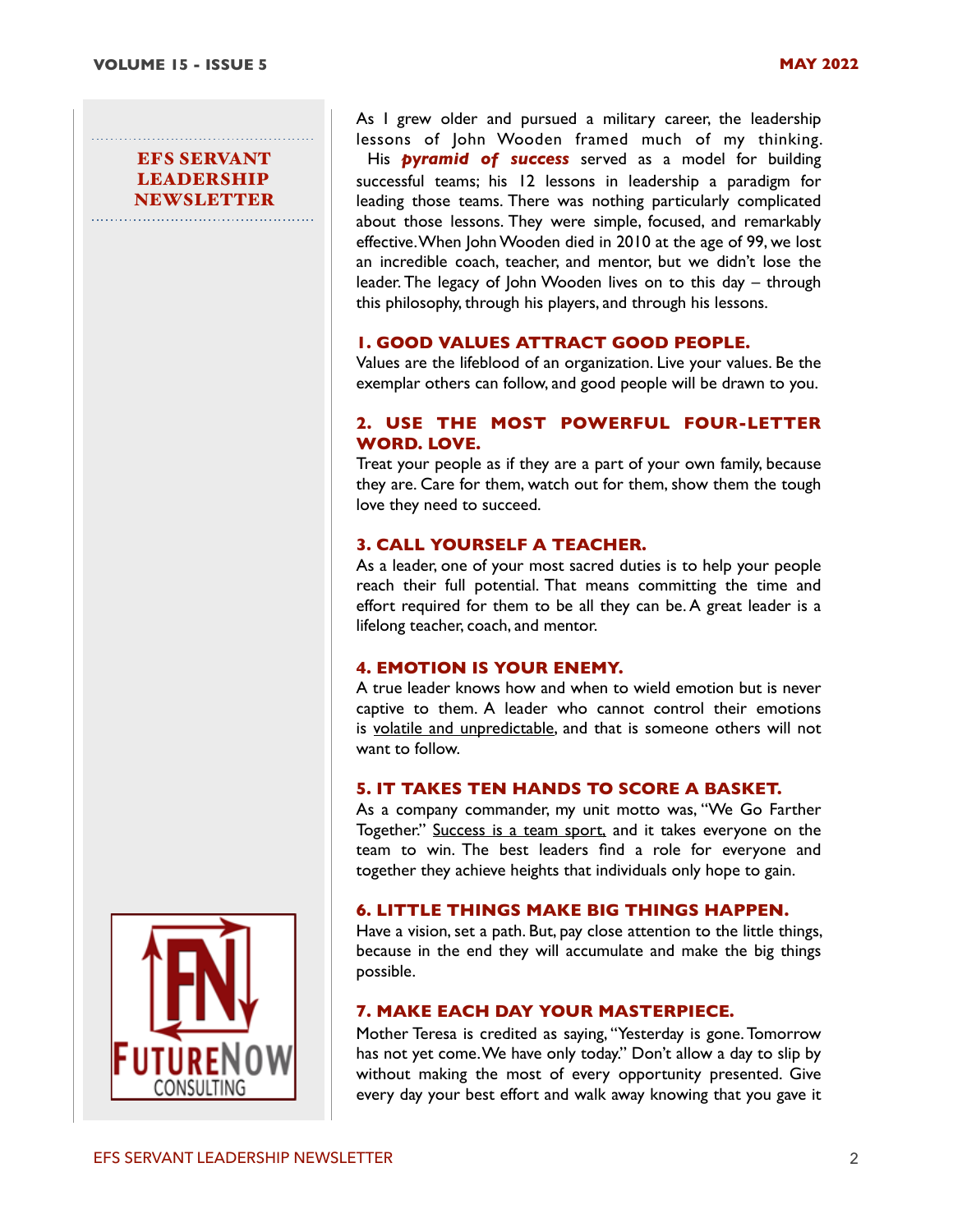your all.

#### **8. THE CARROT IS MIGHTIER THAN THE STICK.**

A central tenet of leadership is motivation, and [positive](https://news.clearancejobs.com/2019/04/15/8-forces-that-undermine-your-motivation/)  [motivation](https://news.clearancejobs.com/2019/04/15/8-forces-that-undermine-your-motivation/) will do more to drive success than fear. Use criticism as teaching tool and provide praise when it's earned; when punishment is necessary, don't confuse cruelty for effectiveness.

#### **9. MAKE GREATNESS AVAILABLE TO EVERYONE.**

As a leader, your legacy is measured in the success of your followers. You might not remember the name, Fox Conner, but you will never forget his proteges: Eisenhower, Marshall, and Bradley. Few of us will be fortunate enough to mold such successful leaders, but that should always be our goal.

#### **10. SEEK SIGNIFICANT CHANGE.**

Never settle for the status quo. Never measure yourself against someone else or another organization. If you truly want to be the very best leader you can be for your team, then you need to set the [bar high and push them to greatness.](https://news.clearancejobs.com/2019/09/10/whats-the-big-idea-everyone-wants-one-few-know-how-to-define-it/)

#### **11. DON'T LOOK AT THE SCOREBOARD.**

Leadership is a marathon, not a sprint. Define success then work toward it. Focus your effort on achieving it and know which "little things" matter.

#### **12. ADVERSITY IS YOUR ASSET.**

Adversity makes us stronger. It helps us to grow. It's also uncomfortable and may lead to failure. Embrace the adversity that builds character and ability and resist the temptation to blame the failure on others.

Today, John Wooden might seem like a man out of time. His lessons focused on humility, empathy, and compassion. He would remind his players that they had to earn the right to be proud and confident. He was famous for saying, "Discipline yourself, and others won't need to." In many ways, values came before anything else, what Reilly called his "Jimmy Stewart morals." That's the kind of leader we should all aspire to be.

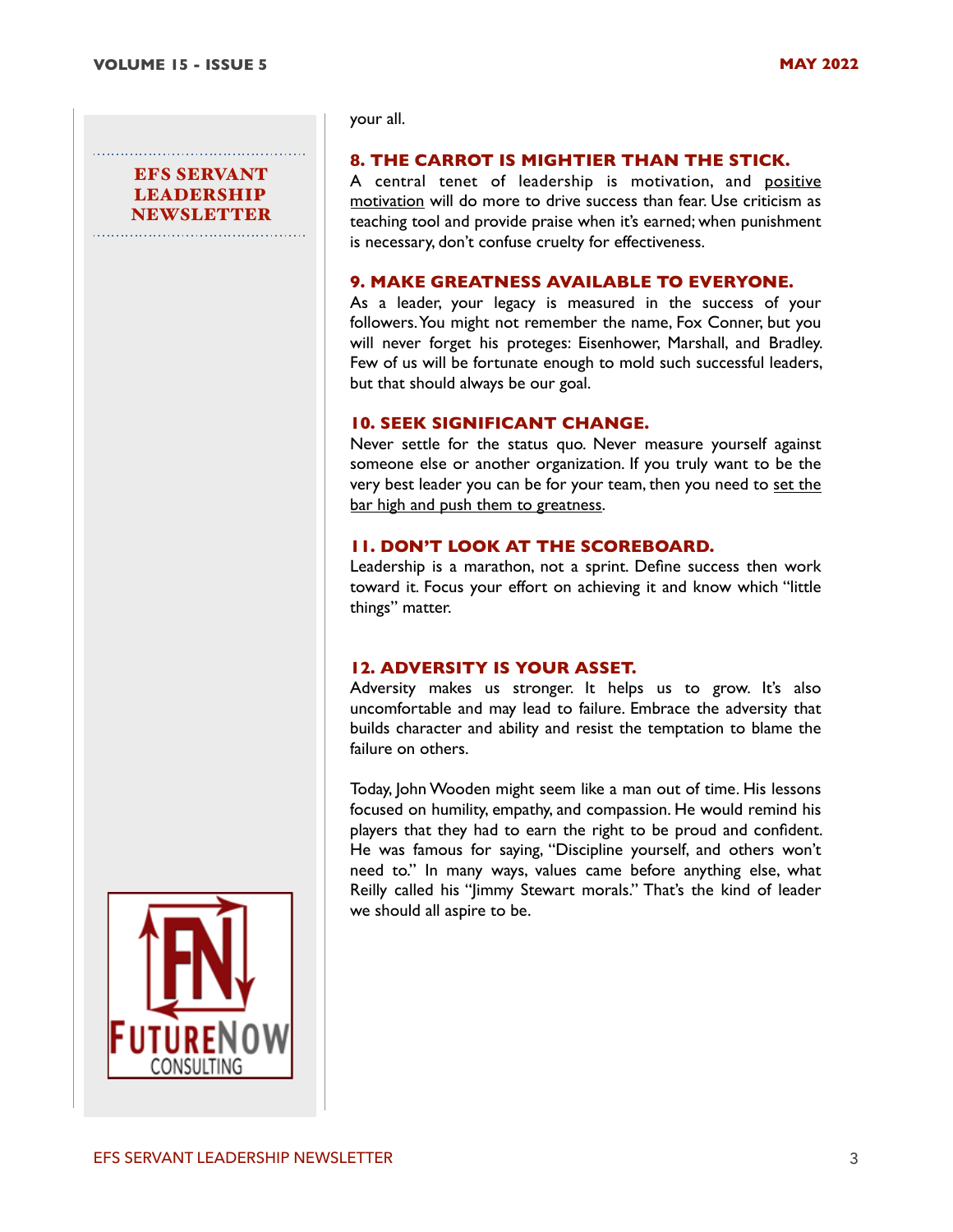# **WHY JOHN WOODEN'S TEAM WON**

By: John C. Maxwell



My lesson today centers on a man who, in my opinion, was the best basketball coach college or pro—to have ever lived: the great John Wooden. To most he was known as the "Wizard of Westwood," the UCLA basketball coach who guided the Bruins to an

unprecedented 10 national championships over two decades. But for those who played for him, he was much more than a coach. He was a teacher, father figure, mentor and [master motivator](https://www.success.com/videos/youtube/ask-yourself-these-3-questions-to-get-motivated) who got every inch and more out of his players.

When I heard of his passing, my mind was flooded with many memories of this great man, and the impact he had on so many people, including me. I was also reminded of memories and life lessons I shared with him personally.

I spent some time with Coach Wooden a few years ago at his modest home in Los Angeles, where he lived for more than 30 years. It would have taken several hours just to read all of the plaques, memorabilia and awards that adorned his walls.

For three weeks, I prepared for our meeting, and I had my questions ready. I came away from that day with stories I will treasure for the rest of my life.

#### **Creed for Life**

I want to share with you the simple creed Coach Wooden kept in his wallet since his father gave it to him at the age of 12. The words on this tattered paper served as his guidepost his entire life:

*[Be true to yourself.](https://www.thewoodeneffect.com/john-woodens-7-point-creed-true/) Make each day your masterpiece. [Help others.](https://www.thewoodeneffect.com/value-of-friendship/%22%20%5Ct%20%22_blank) Drink deeply from good books. [Make friendship a fine art.](https://www.thewoodeneffect.com/value-of-friendship/%22%20%5Ct%20%22_blank) Build shelter against a rainy day. Pray for guidance and give thanks for your blessings every day.*

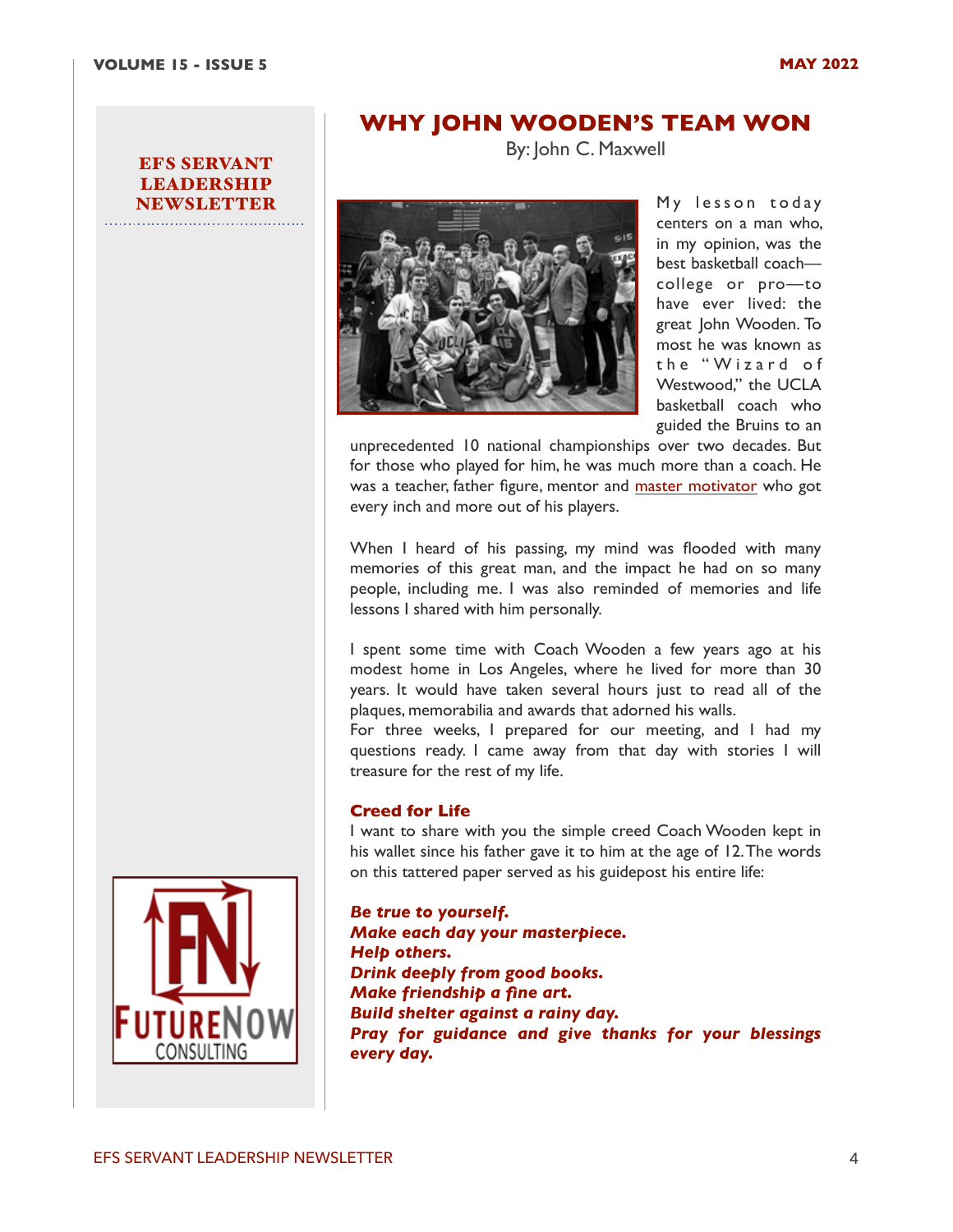For 87 years, this creed molded Coach Wooden's life. When I asked him how successful he was in keeping each of these principles, he said, "You know, John, we're never perfect. But every day I still try to live up to the creed."

What a great lesson to us all. Here was a man in his late 90s, at the pinnacle of success, telling me he was still trying to live up to those principles.

Most of you who are reading this are interested in winning and learning how you can get ahead at your own businesses. So let me share with you two things that helped set Coach Wooden apart from other coaches.

First, he achieved personal victories *before* he led his team to victory. When you look at John Wooden's life, one of the things you come away with quickly is [he was truly disciplined.](https://www.success.com/article/rohn-the-key-to-getting-all-you-want-discipline) Many people feel that a leader's biggest challenge is leading other people. I don't subscribe to this opinion. The biggest challenge as a leader is *living* the life of a leader. As I listened to Coach Wooden that day, I asked myself, how could he bring such success to the teams that he led? **It was the victory he had over himself that allowed him to also help others become victorious.**

Our standard of excellence and code of conduct can be summed up by Coach Wooden's strategy to find happiness. **He said happiness comes from making and keeping nine promises:**

*1. [Promise yourself that you will talk health,](https://www.success.com/article/top-of-mind-6-ways-to-keep-your-mind-and-body-fresh) happiness and prosperity as often as possible.*

*2. Promise yourself to make all your friends know there is something in them that is special that you value.*

*3. [Promise to think only of the best,](https://www.success.com/article/4-ways-to-be-more-positive) to work only for the best and to expect only the best in yourself and others.*

*4. Promise to be just as enthusiastic about the success of others as you are about your own.*

*5. [Promise yourself to be so strong](https://www.success.com/article/21-motivational-quotes-about-strength) that nothing can disturb your peace of mind.*

*6. Promise to forget the mistakes of the past and press on to greater achievements in the future.*

*7. [Promise to wear a cheerful appearance](https://www.success.com/article/6-ways-to-unlock-your-charisma) at all times and give every person you meet a smile.*

*8. Promise to give so much time improving yourself that you have no time to criticize others.*

*9. [Promise to be too large for worry,](https://www.success.com/article/9-tips-to-stop-worrying) too noble for anger, too strong for fear and too happy to permit trouble to press on you.*

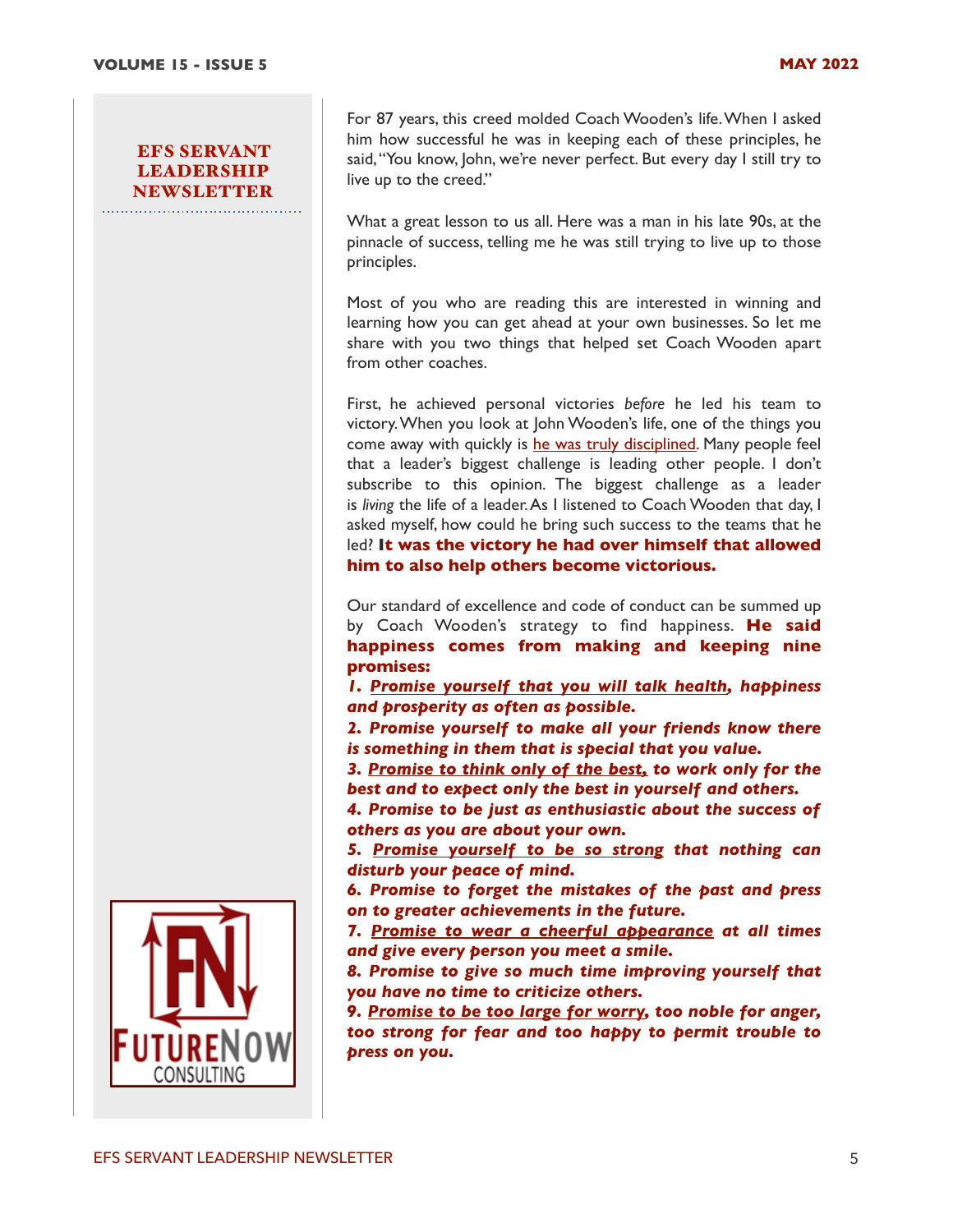As leaders, if we haven't won our personal battles, we'll never be able to lead other people to victories in their battles. I truly believe that everything rises and falls on leadership. In my book *[The 17](https://www.amazon.com/gp/product/0785265767/ref=as_li_ss_tl?ie=UTF8&tag=sm0fe-20&linkCode=as2&camp=217145&creative=399369&creativeASIN=0785265767%22%20%5Ct%20%22_blank)  [Indisputable Laws of Teamwork](https://www.amazon.com/gp/product/0785265767/ref=as_li_ss_tl?ie=UTF8&tag=sm0fe-20&linkCode=as2&camp=217145&creative=399369&creativeASIN=0785265767%22%20%5Ct%20%22_blank)*, I explain that the difference between two equally talented teams is leadership. When two teams come together with all things being equal—talent, experience, desire—the team with the best leader will always win. Coach Wooden had some of the most talented individuals in the country playing for him, but talent will only get you so far. It was his superior leadership that molded this talent into some of the best teams of all time. This is the second thing that set him apart.

Coach Wooden was a master at selecting players, and he knew how to motivate each person to fulfill his role on the team. Coach Wooden told me he recruited a lot of average shooters. But he also knew each player had a spot on the floor where they shot the best. He would design plays to get these players into the areas where they shot the best. If any player shot outside of their designated area, they knew they would be joining Coach Wooden on the bench. Everyone had a role, and the majority of his players mastered their roles on the team. Wooden said, "Teamwork is not a preference; it's a requirement."

[He took that mantra of teamwork to heart.](https://www.success.com/podcast/ep-23-the-secrets-of-great-teamwork) One of Coach Wooden's sayings was, *"If you listen to them, they'll listen to*  **you.**" He told me that was a lesson he learned early in his coaching career. As a new coach, Wooden says he thought coaching meant pointing and directing players where they needed to be on the court. Five or six years into his career, he realized he was leading by assumption. He assumed his players had the basics under their belt; he assumed they knew what was happening in a game. That's when he learned the only way to close these gaps was to listen to his players. Once he found out where they were in their learning and basketball knowledge, he could lead and give them direction.

I learned so much from John Wooden that day in Los Angeles. The time we spent together will be etched forever on my mind. His words continue to touch lives the world over. And I don't say this about a lot of people, but after I left his home I said to myself, "I want to be just like him."

**I hope you will take some of these nuggets of wisdom and look at yourself; hopefully they will have the same effect on you as they did on me.**

**Thanks, Coach. You are missed.**

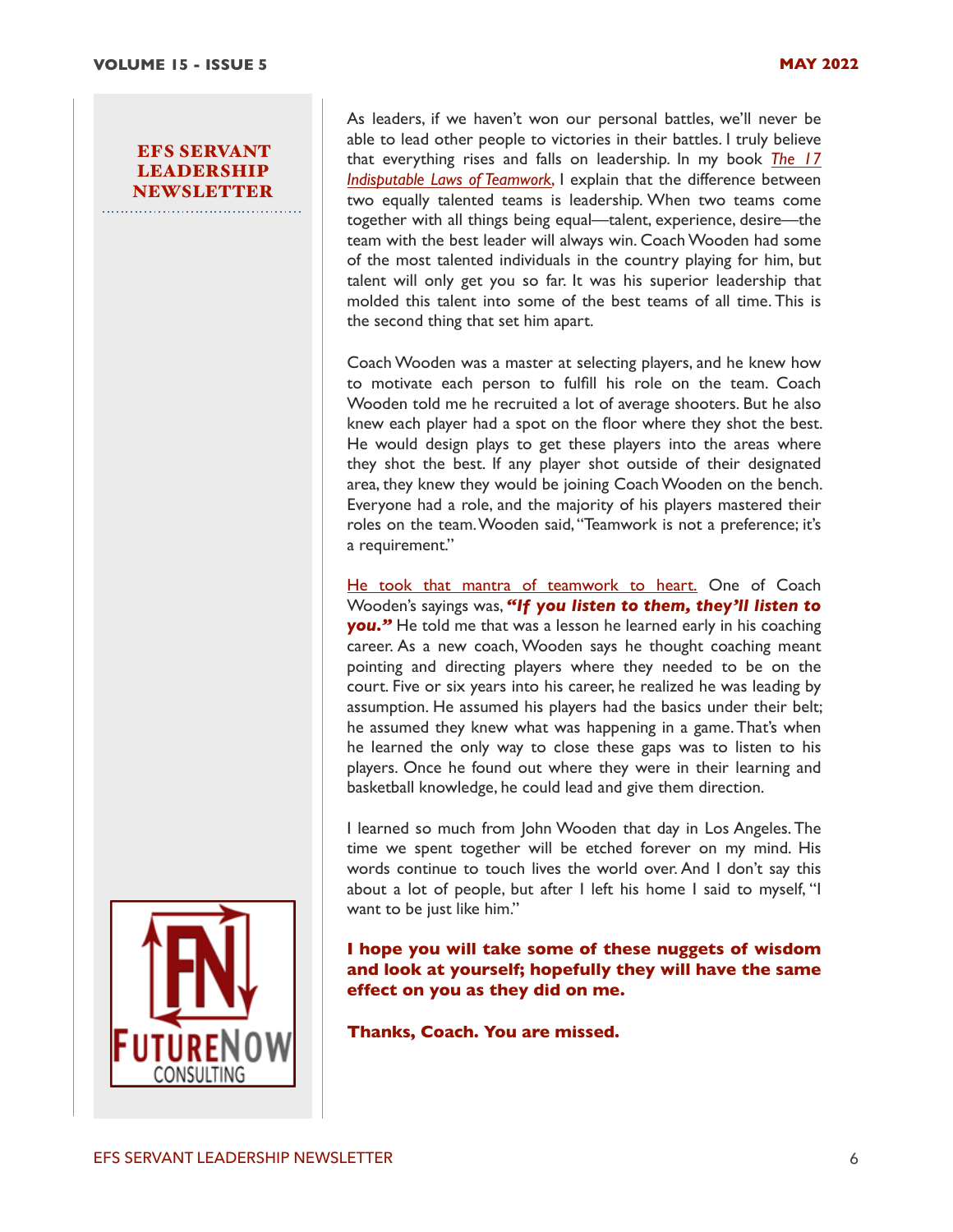# **The Most Important Aspect of Coaching & Leadership: Being a Good Role Model**

Jeff Haefner



*The legendary coach John Wooden says, "A leader's most powerful ally is his or her own example."*

As a coach, it's easy to lose sight of what is truly important. It's not about the X's and O's. It's not about winning. It's not even about putting the ball in the basket or teaching fundamentals.

**The most important thing is to teach players about life. Teach them how to be happy and successful. Teach them how to be a good friend and teammate. Teach them how to live with integrity and confidence.**

All coaches have a tremendous impact and influence on their players (whether they know it or not). Some of these players will remember what you do and what you tell them for the REST OF THEIR LIVES. I will never forget my playing experiences and things that my coach told me.

You have an amazing opportunity to have a positive influence on the lives of your players. You have an opportunity to improve their lives and their future.

# **The Ultimate Compliment for a Coach**

John Wooden is arguably the best coach and most influential man in the history of basketball. He won 10 college national championships, yet he is said to be no different now than

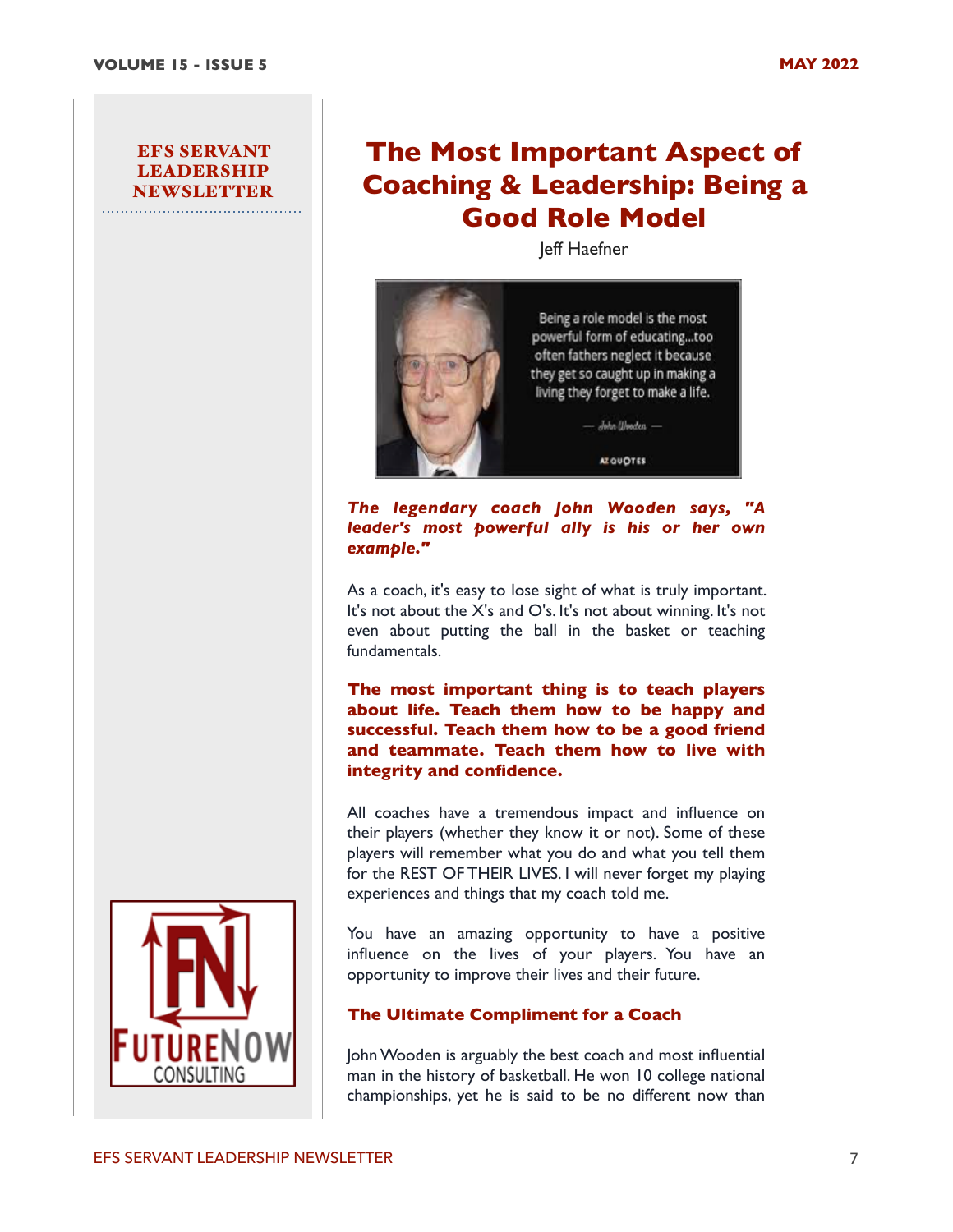before he won a single game. Personal integrity is Coach Wooden's highest goal!

Bill Walton said, *"To play for John Wooden was the greatest thrill of my life. In four years, Wooden taught us everything we'd ever need to know. Not about basketball, about life."*

To me, that's the true indication of a great coach and the ultimate compliment. This is what all coaches should strive for and what all coaches would hope players say about them.

#### **So How Do You Teach Players About Life?**

The place to begin (because it's the most effective method) is by setting a good example and being a good role model. This is the most important aspect of coaching. There's no question that the absolute best way to influence players is by setting a good example.

# **But what kind of example are you setting each day in your actions and words?**

I GUARANTEE the example you set is different than you think!!!

How do you handle adversity and difficult situations? (Your players are watching you.) Do you yell at the refs? Do your actions contradict the words that come out of your mouth? How do your players really see you as a coach?

I can't tell you how many coaches (myself included) will say one thing and then contradict themselves with their actions. For example, a coach might say, "Teamwork is what this team needs to be successful! Trust your teammates. Pass them the ball. Move the ball around."

Then no more than two minutes later, the coach will run a drill and correct every thing the player does wrong. The coach will also step in front of the assistant, while the assistant stands on the sideline watching.

What do these actions tell your players? It tells them that you don't trust your players to figure things out on their own. And you don't trust your assistant coaches to help you. You try to do everything yourself instead of [giving your](https://www.breakthroughbasketball.com/coaching/assistant-bounds.html)  [assistant specific responsibilities](https://www.breakthroughbasketball.com/coaching/assistant-bounds.html) and trusting them to do their job right and figure things out.